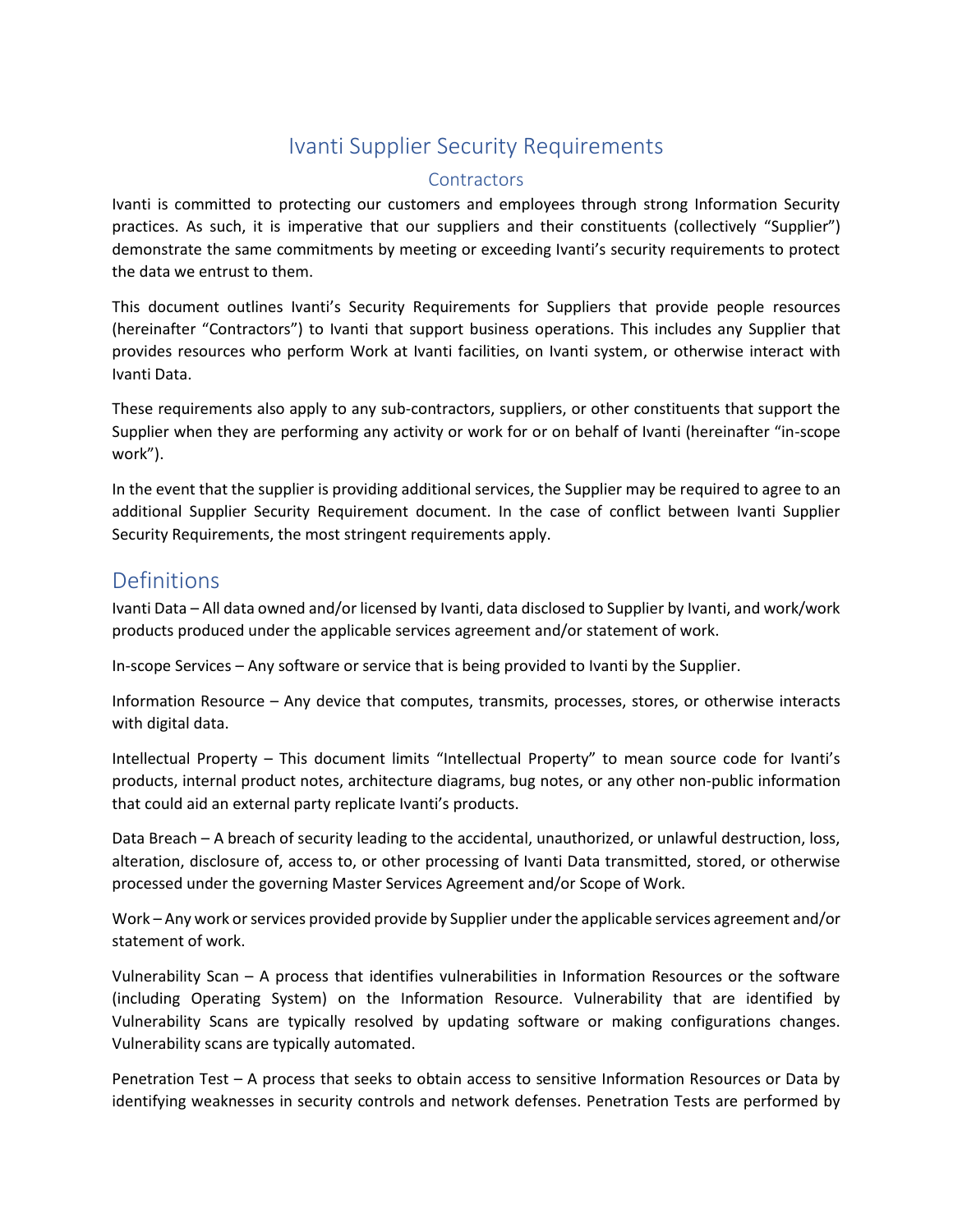security personnel trained in bypassing security controls and may be assisted by tools and automation, but not completely automated.

Account – A digital identity that is used to perform work on an Information Resource. Accounts utilize a unique identity, such as a username or user number and are protected by an Authenticator to verify the user of the Account.

Service Accounts – A digital identity that is explicitly created to perform tasks within a system that does not require user interaction. Service Accounts typically have privileges on a system or service that are higher than a normal user.

Data Center – A centralized facility for Information Resources, especially those that are used to provide services to users as opposed to a day-to-day terminal or workstation.

Information Security Program – A set of practices that an organization implements to protect the Confidentiality, Integrity and Availability of information assets, including nondigital assets, typically documented in the form of Policies, Standards, and Procedures.

#### Information Security Program and Governance

- 1. Supplier must have a documented Information Security Program that outlines Supplier's security policies, practices, and standards.
- 2. Upon request, Supplier must make the documented Information Security Program available to Ivanti for inspection.
- 3. When accessing, processing, or otherwise interacting with Ivanti Information Resources, Supplier's personnel must follow Ivanti's Information Security Program, including all Ivanti Policies, Procedures, and Standards.
- 4. Prior to beginning work, Supplier personnel must review and agree to Ivanti's Acceptable Use Policy.

#### Authorization and Authentication

- 1. All accounts, unless explicitly designated as Service Accounts, should be assigned to a named individual who can be held accountable for the actions of the account.
- 2. Service Accounts should be used sparingly and should be controlled and logged in a way that allows actions performed with the Service Account to be associated with the individual who performed the action.
- 3. Supplier must have a password policy that indicates requirements for:
	- a. Strong password construction according to best practices;
	- b. Accounts for the frequency of password changes;
	- c. The time permitted before an account is locked for inactivity;
	- d. Protects against password reuse and brute forcing, and;
	- e. Is available for inspection by Ivanti Information Security upon request.
- 4. The Supplier must have a documented process or procedure for positively identifying an individual before performing a password reset.
- 5. The use of PINs is limited to only places where necessary.
- 6. All non-public resources that are internet facing or all credentials that are considered privileged must use: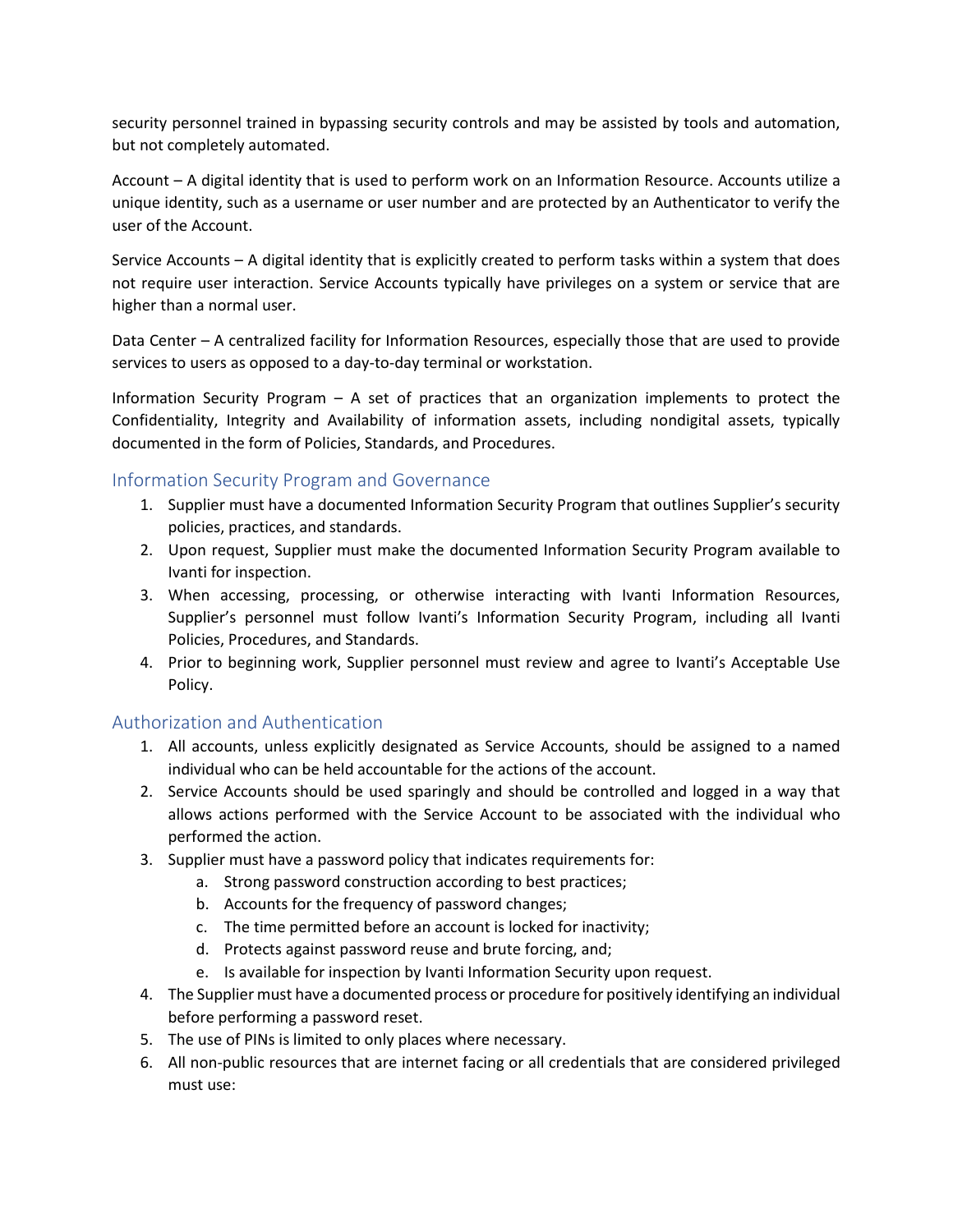- a. A secondary hardware or soft-token authenticator that does not utilize SMS in addition to a strong password; or,
- b. A certificate-based authenticator that is tied to an individual identity and utilizes industry best practices for certificate generation, handling, and ciphers.
- 7. In the case that Supplier is provided with Ivanti Accounts, those accounts are assigned to the named individual and may not be shared among other personnel in Ivanti, Supplier, or any other third party.
- 8. If necessary for the scope of the services provided, Supplier must utilize Ivanti Service Accounts in accordance with Ivanti's applicable policies.
- 9. Supplier personnel are not permitted to create new or additional Ivanti Accounts or change account permissions of others or themselves unless it is within their defined scope of work.

#### Physical Security

- 1. Supplier must ensure that all Information Resources that process, store, transmit, or otherwise interact with Ivanti Data are located in a secure physical facility.
- 2. Supplier must have a documented process or procedure for secure disposal of data.
	- a. The process should include use cases for all media formats that might include Ivanti Data, including digital data stores, physical equipment, and printed content.
	- b. The document must be made available to Ivanti Information Security upon request.
- 3. Supplier must ensure that all physical facilities that contain Information Resources must be protected against common environmental threats.
- 4. Information Resources that perform production operations for Ivanti must be stored in a designated Data Center.
- 5. Supplier Data Centers must include physical access controls that log individuals who access the space.
- 6. Supplier must review physical access to Data Centers, switch closets, and other physical locations that may process, store, transmit, or otherwise interact with Ivanti Data regularly.
- 7. In the case that Data Center controls are offloaded to a third party (Ex., Colo, Cloud Hosting, etc.), a SOC 2 Type 2 that addresses physical and environment security controls must be made available to the Supplier and reviewed at least annually.

#### User Workstations

- 1. If Ivanti is providing workstations to Supplier personnel for the work performed, individuals will be provided a pre-configured system that meets Ivanti's security requirements. In such cases, both Supplier and Supplier personnel must:
	- a. Ensure that individuals assigned to Ivanti projects understand that Ivanti will monitor all Ivanti systems, including the Ivanti-provided device, for security and performance proposes;
	- b. Ensure that individuals understand it's their responsibility to keep track of the device and take reasonable measures to ensure it does not get stolen or lost.
	- c. Ensure access to Ivanti's information resources and data, as well as all tasks, duties, or work performed in support of Ivanti, is performed on the provided device;
	- d. Not share, or swap any hardware assigned to them without explicit permission from Ivanti;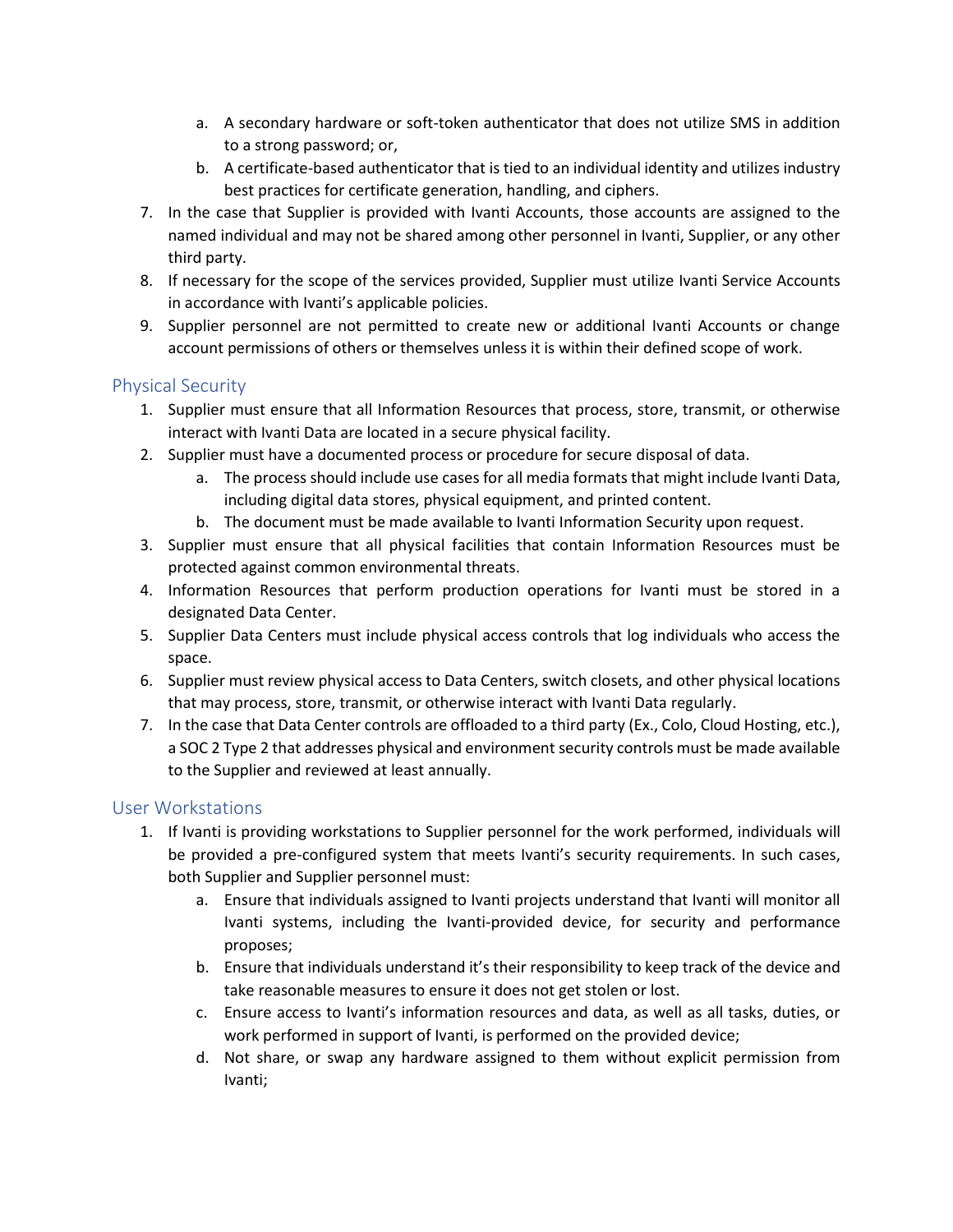- e. Not uninstall, disable, circumvent, manipulate the configuration of or otherwise tamper with Endpoint Management, Anti-malware, Host Firewall, Host-based Intrusion Detection Systems (HIDS), or other technology utilized by Ivanti to enforce the security of Ivanti systems without the explicit permission from Ivanti's Information Security Office;
- f. Not remove (decrypt), disable, or otherwise tamper with any at-rest encryption (file or full-disk);
- g. Not tamper with the configuration of the Ivanti Provided Laptop; and,
- h. All Ivanti-provided hardware must be returned to Ivanti within 72 hours of the end of the engagement.
- 2. If the Supplier is utilizing their own workstations, the Supplier and Supplier personnel must:
	- a. User workstations that have access to Ivanti's network, physically or remotely, must have Ivanti Security Tools.
	- b. In the case of a conflict between Supplier security/management tools and Ivanti tools, Ivanti tools must take precedence.
	- c. Utilize an actively supported operating system that is updated regularly.
	- d. Configure the operating system and software according to available best practices and harden it to reduce attack surface (e.g., removing or disabling of superfluous drivers or services, limit unauthorized or unauthenticated user access, etc.).
	- e. Be tracked in a centralized asset management system that includes:
		- i. A defined owner of the asset
		- ii. Details of the hardware and software present
	- f. Use an industry-standard full-disk encryption on mobile workstations.
- 3. The installation of additional software on the Ivanti Information Resources is permitted so long as:
	- a. Software licensed and provided by Ivanti is considered first and is preferred over any external software.
	- b. Software is installed from a known-good repository.
	- c. No additional security tools or system management tools are installed without explicit permission from Ivanti Information Security.
	- d. Remote access tools and file share services outside of solutions that are provided and supported by Ivanti are not permitted.
	- e. Illegally obtained software (pirated) is not permitted.

#### Data Protection

- 1. All Ivanti Data must be encrypted in-transit using industry best-practice encryption methods and key handling. Encryption requirements apply, but are not limited to, all transmissions between Supplier internal information resources, between the Supplier and Ivanti, and any transmission over the internet.
- 2. All Ivanti Data must be encrypted at-rest using industry best-practice encryption methods and key handling.
- 3. Data may not be removed from Ivanti systems by any method, including, but not limited to, removable media, cloud services, and email without explicit permission from Ivanti Information Security Team.
- 4. Removable media, such as flash drives or portable hard drives, may not be used to store Ivanti Data.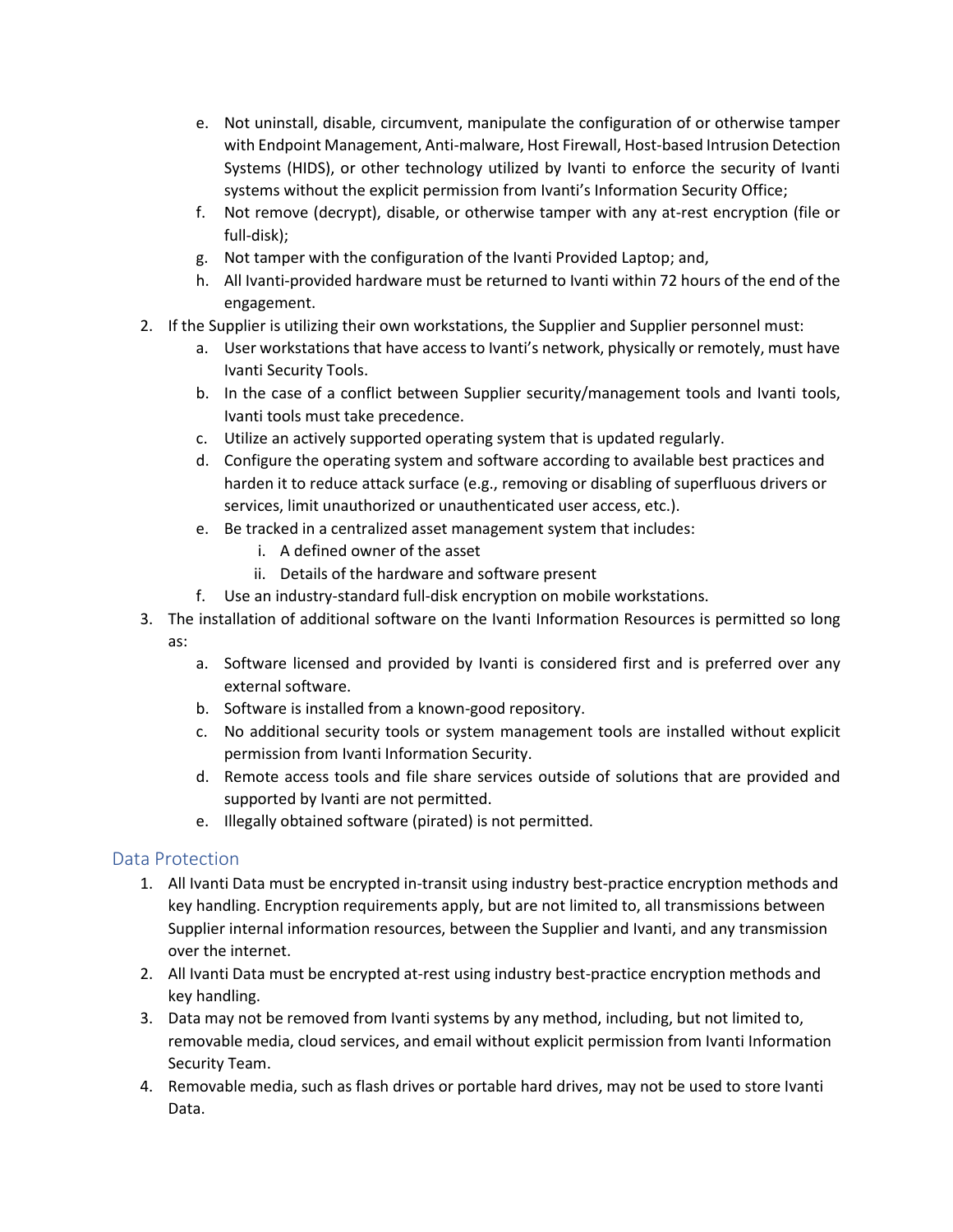- 5. Supplier must protect Work product (in-progress and final) by appropriately using backup and recovery to ensure recovery can be performed in the case of critical system failure. Ivanti can provide redundant storage locations upon request.
- 6. All Ivanti sensitive information transmitted through email must be protected by enabling Ivantiprovided email encryption.
- 7. Ivanti Data should not be accessible to Supplier personnel who are not engaged in providing any services to Ivanti or otherwise do not have a need to know.
- 8. Sharing Ivanti Data with third parties is prohibited without Ivanti's explicit consent.
- 9. Ivanti Data may not be used in any way outside of the In-scope Service, including testing functionality/features of the service, without explicit permission from Ivanti Information Security Team.
- 10. Ivanti Data may not be used as part of any Artificial Intelligence or Machine Learning model without explicit permission from Ivanti Information Security Team.
- 11. Supplier may not inform any third party that Ivanti is a customer of Supplier without explicit permission of Ivanti.
- 12. Supplier must have a documented process or procedure for secure disposal of Ivanti Data.
	- a. The process should include use cases for all media formats that might include Ivanti Data, including digital data stores, physical equipment, and printed content.
	- b. The document must be made available to Ivanti Information Security Team upon request.

# Human Resources and Personnel Training

- 1. Supplier must conduct a background check, where legally permitted, upon hire of Supplier personnel assigned to provide any part of the services to Ivanti or who have access to Ivanti Information Resources or Ivanti Data. The background check must include:
	- a. Criminal Background Check
	- b. Education Verification Check
	- c. Professional Reference Check
	- d. Employment Verification
- 2. Supplier must provide Security Awareness Training, Privacy Training, and any applicable rolespecific security training to their employees.
	- a. Training should be completed upon hire, prior to performing work, and recertified at least annually thereafter.
	- b. Security Awareness Training must include the following topics:
		- i. Phishing
		- ii. Removable Media
		- iii. Physical Security and Clean Desk
		- iv. Credential Management
		- v. Insider Threats
		- vi. Malware
		- vii. Incident Reporting
		- viii. Data Classification and Handling
	- c. Individuals that develop code should receive training on common mistakes that lead to vulnerability (OWASP Top 10, etc.).
	- d. Upon request, Supplier must provide training materials to Ivanti Information Security Team or Ivanti's Privacy Team for review.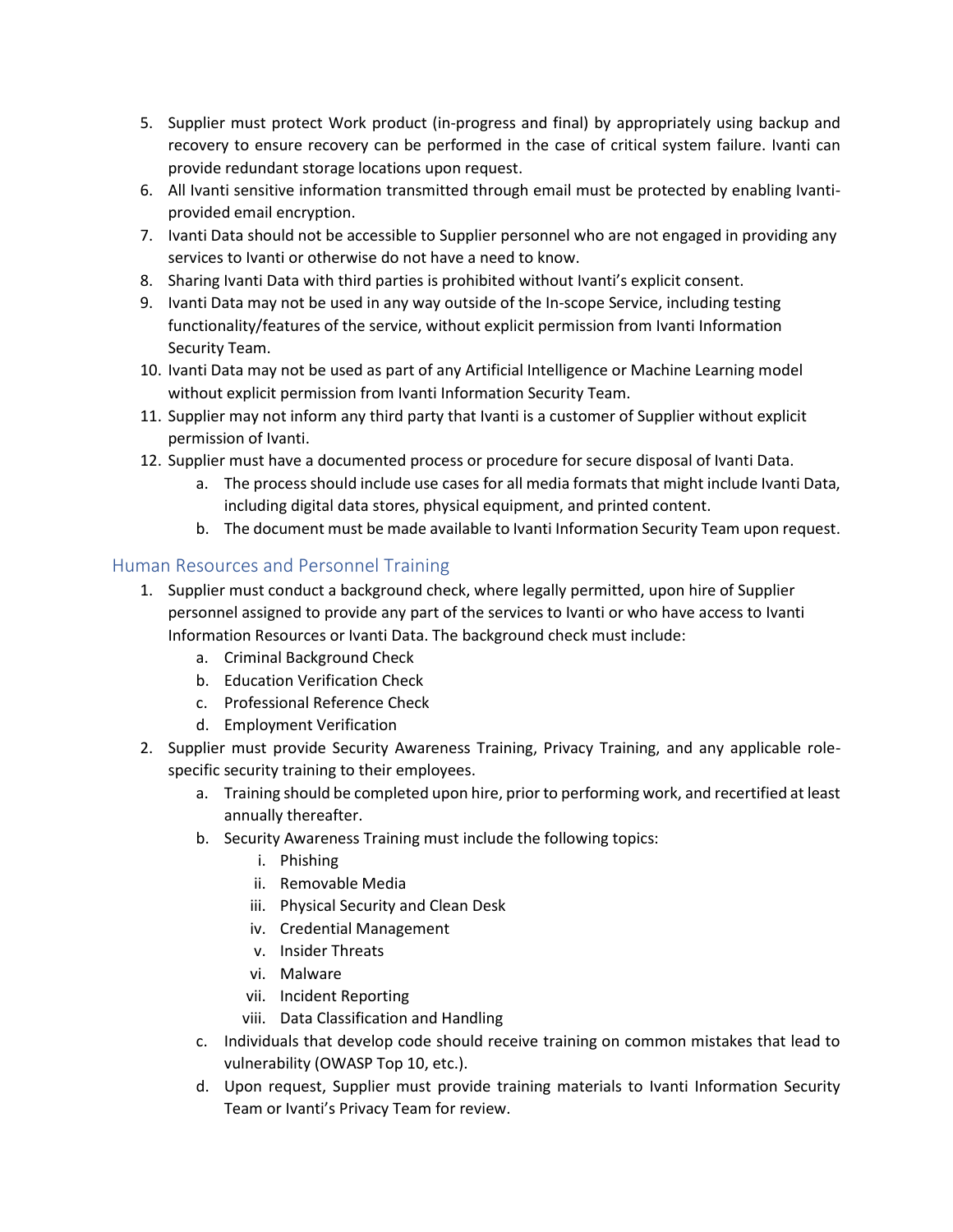- e. Supplier may opt to take Ivanti Security Awareness and Privacy Training if they do not have a training program or do not meet the above requirements. Training must be completed by Individuals before they begin work.
- 3. A process for termination or change of status must be documented, enforced, and include notification of such changes to Ivanti for any Supplier personnel that have been assigned to provide any part of the services to Ivanti.
	- a. If Supplier provides a SaaS solution to Ivanti, then Supplier is responsible for removing access to Ivanti tenants and Ivanti Data within 24 hours.

# Audit and Compliance Requirements

- 1. Supplier must have controls in place to ensure its compliance with all applicable regulations and laws, including data protection and privacy regulations.
	- a. This includes, but is not limited to, compliance with the following Privacy regulations and laws:
		- i. California Consumer Privacy Act (CCPA).
		- ii. Colorado Privacy Act (CPA).
		- iii. Canada's Personal Information Protection and Electronic Documents Act (PIPEDA).
		- iv. European Union General Data Protection Regulations (GDPR).
		- v. UK Data Privacy Act 2018.
	- b. This includes compliance with the following regulations:
		- i. United States International Traffic in Arms Regulation (ITAR)
- 2. Supplier must support Ivanti's Vendor Risk Management Process by:
	- a. Providing one of the following prior to beginning work, and annually thereafter:
		- i. A current, independent SOC 2 Type 2 or ISO 27001 certification; or,
		- ii. A completed Ivanti Information Security Team vendor questionnaire.
		- b. Responding to all inquiries or requests by Ivanti Information Security Team within ten (10) business days.
		- c. Suppliers who are providing engineering contractors for development Work, including development, testing, operations, or support of a product, must have an ISO 27001 or submit to Ivanti Information Security Team additional documentation to show secure development practices.

#### Security Monitoring and Incident Handling

- 1. Supplier must have 24/7 monitoring for security events and incidents.
- 2. In the event of a Data Breach, the Supplier must notify Ivanti Information Security within 72 hours of confirmation to impact of Ivanti Data.
- 3. In the event that a system that processes or stores Ivanti's Intellectual Property has been accessed by an unauthorized third-party, regardless of whether or not evidence of access to data can be confirmed, Supplier must notify Ivanti Information Security.
- 4. For any Data Breach or event regarding Ivanti's Intellectual Property, Supplier must support Ivanti by providing applicable logs and evidence so that Ivanti may perform an independent assessment as Ivanti's policies or applicable regulations require.
- 5. Supplier will provide Ivanti with any details or plans for remediation of any security incident upon request.